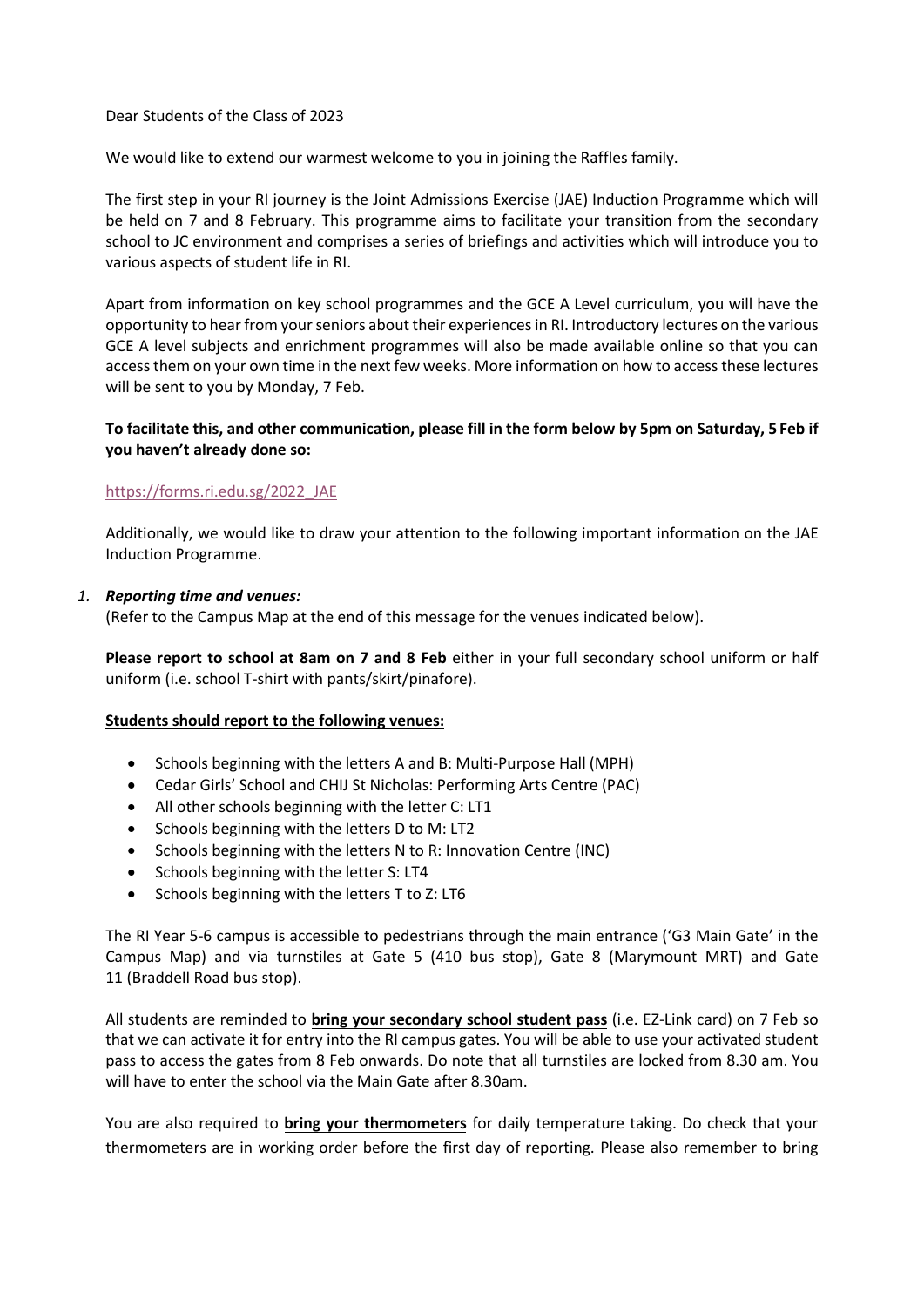along your 'TraceTogether' tokens, or have your 'TraceTogether' app active on your mobile phones at all times.

# *2. Important Note of Personal Responsibility:*

Students are reminded to ensure that they are in good state of health when in school. Any student who is unwell with ARI symptoms, on SHN or are awaiting PCR/ART test results, should stay away from school and see a doctor where relevant. Please email us with your name and contact number at [jipadmin01@ri.edu.sg](mailto:jipadmin01@ri.edu.sg) if the following applies to you so that we can give you further instructions on how to proceed before you report to school:

- Feeling unwell
- Has been issued a SHN/Isolation Order/HRW
- Has a household member who has tested positive for COVID-19

# *3. Vehicular Traffic Flow:*

We would like you to remind your parents if they are driving you to and from school, to enter RI via the Main Entrance ("G3 Main Gate" in Campus Map). The drop-off and pick-up point is at P4 ("P4" in Campus Map). Parents should only enter the school when their child is ready to be picked up at the P4 drop-off and pick-up point as no parking and waiting is allowed.

# *4. Other Information:*

RI's uniform provider is In-Trend Uniform. You are strongly encouraged to purchase your uniforms online at the following link <https://www.intrenduniforms.com/uniforms/school> so as to avoid crowds and queues.

Alternatively, you may purchase your uniforms directly from the vendor in school on 7 Feb between 12.30pm and 5pm at the following venues: Stamford Training Room (Blk B, Level 1) or Theatre Studies Room (Blk A, Level 1).

The JAE Induction Programme schedule is appended below. As the schedule is quite packed, please have a good breakfast before you report to school for the day. In our efforts to support sustainable development and climate action, please also note that disposable cutlery will not be provided at the canteen. Please bring along your own cutlery (fork, spoon or chopsticks) for your meals in school.

If you have any questions about the JAE Induction Programme, please email us at [jipadmin01@ri.edu.sg.](mailto:jipadmin01@ri.edu.sg)

We look forward to seeing you on Monday.

Thank you.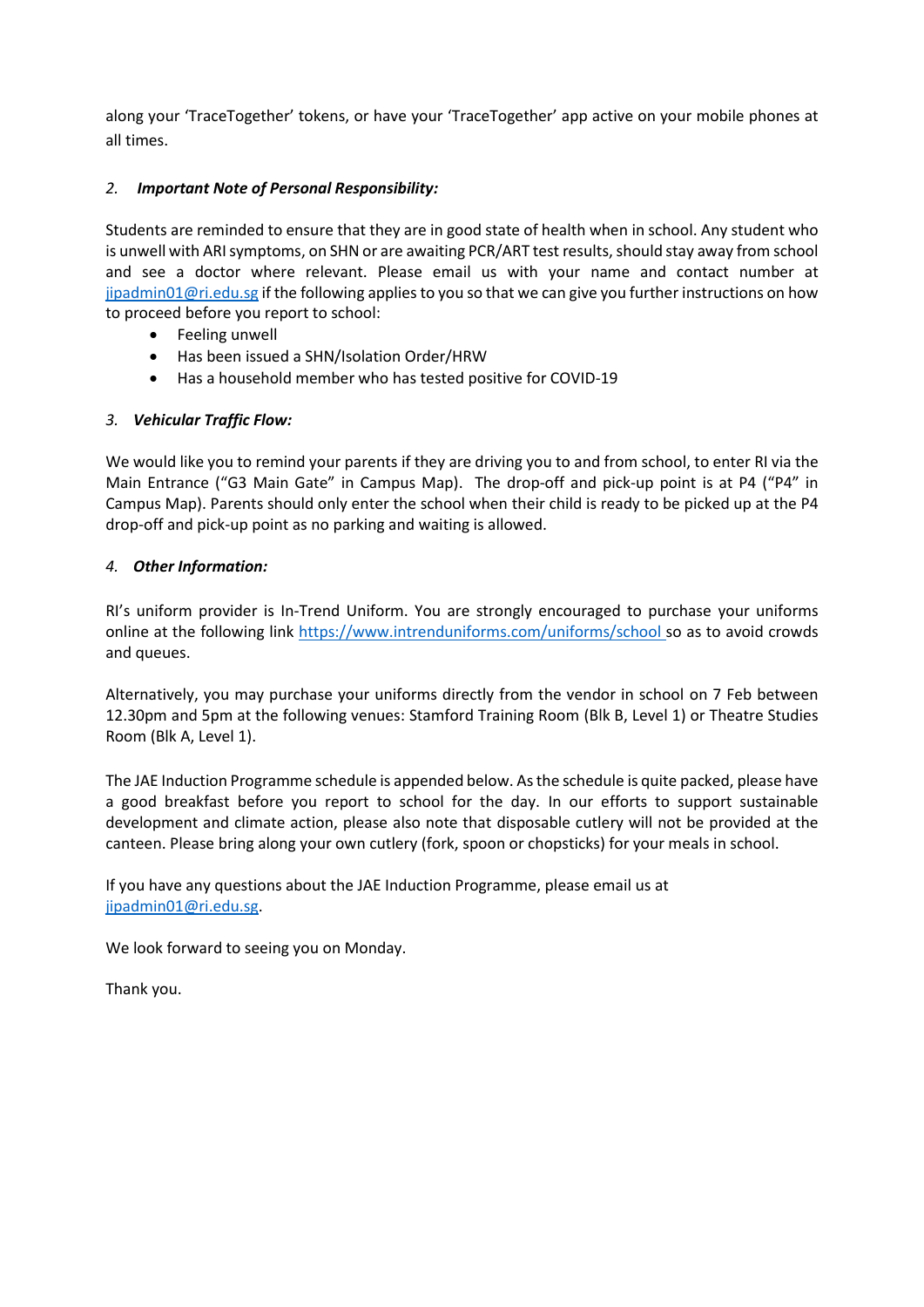# **JAE Induction Programme 2022**

# **(More information on placement and diagnostic tests will be provided to you during the Matriculation briefing on 7 Feb)**

| <b>DAY 1: 7 FEB</b> | <b>TIME</b>   | <b>PROGRAMME</b>                                    |
|---------------------|---------------|-----------------------------------------------------|
|                     | 0800 - 0900   | Attendance / Assembly / Collection of EZ Link Cards |
|                     | 0900 - 0910   | Welcome address by PRI (Mr Frederick Yeo)           |
|                     | 0910 - 0930   | Time with DPSD (Ms Ng Mei Sze)                      |
|                     | 0930 - 0950   | Academic Matters with DPAS (Mrs Reavley Munn Ye)    |
|                     | $1000 - 1100$ | <b>Matriculation Matters</b>                        |
|                     | 1100 - 1230   | Thriving in JC + Campus Tour                        |

| <b>DAY 2: 8 FEB</b> | <b>TIME</b>   | <b>PROGRAMME</b>                                       |
|---------------------|---------------|--------------------------------------------------------|
|                     | 0800 - 0825   | Attendance / Assembly / Admin                          |
|                     | 0830 - 0920   | Raffles Guidance Centre                                |
|                     | 0930 - 1020   | <b>Student Management</b>                              |
|                     | 1020 - 1110   | Year Heads' Time                                       |
|                     | $1110 - 1200$ | For students taking Mother Tongue Subjects only:       |
|                     |               | Introduction to CLL (D3SR7)                            |
|                     |               | Introduction to MLL (INC)                              |
|                     |               | Introduction to TLL (CL3)<br>$\bullet$                 |
|                     |               | Knowledge and Inquiry Placement Test (LT 1)            |
|                     | $1300 - 1350$ | (For all students intending to offer KI)               |
|                     |               | Music Diagnostic Test (MEP Room)                       |
|                     | $1415 - 1645$ | (For all students intending to offer Music)            |
|                     |               | Visual Art Diagnostic Test and Interviews (Art Studio) |
|                     | 1415 – 1745   | (For all students intending to offer Art               |

| <b>DAY 3: 9 FEB</b> | <b>TIME</b>   | <b>PROGRAMME</b>                                        |
|---------------------|---------------|---------------------------------------------------------|
|                     |               | English Language and Linguistics Placement Test (LT 3)  |
|                     | $1220 - 1310$ | (For all students intending to offer ELL)               |
|                     |               | RA Biology Placement Test (INC)                         |
|                     |               | (For students interested in applying for a place in the |
|                     |               | Raffles Academy. For more details, please refer to the  |
|                     | $1400 - 1600$ | "Raffles Academy" video briefing in Ivy).               |
|                     |               | RA Physics Placement Test (LT 6)                        |
|                     |               | (For students interested in applying for a place in the |
|                     |               | Raffles Academy. For more details, please refer to the  |
|                     | 1400 - 1600   | "Raffles Academy" video briefing in Ivy).               |
|                     |               | H2 Physics Diagnostic Test (C71)                        |
|                     | $1400 - 1530$ | (For students appealing to offer H2 Physics)            |
|                     |               | H <sub>2</sub> Biology Diagnostic Test (C72)            |
|                     | 1400 - 1450   | (For students appealing to offer H2 Biology)            |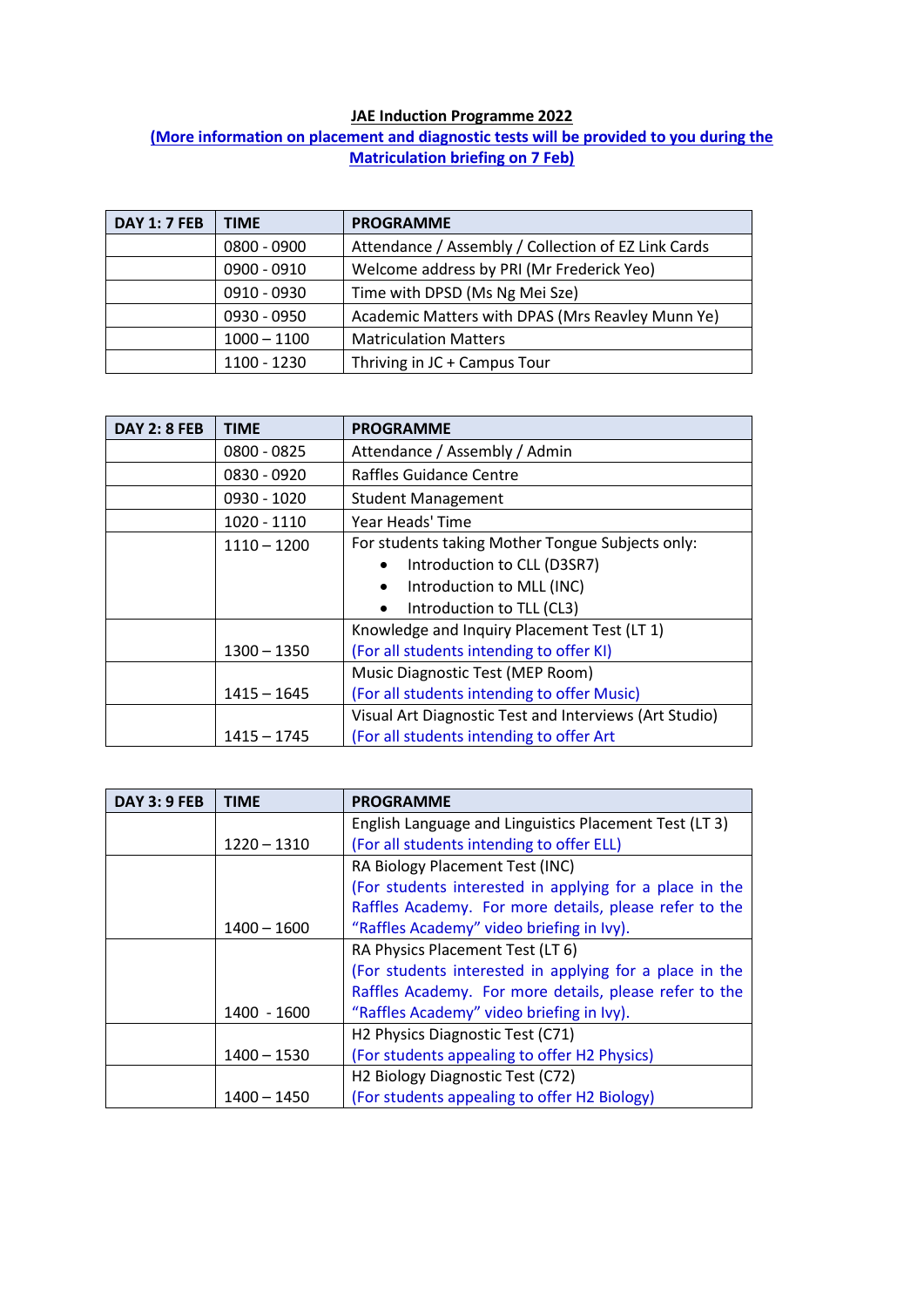| <b>DAY 4: 10 FEB</b> | <b>TIME</b>   | <b>PROGRAMME</b>                                        |
|----------------------|---------------|---------------------------------------------------------|
|                      |               | RA Math Placement Test (INC)                            |
|                      |               | (For students interested in applying for a place in the |
|                      |               | Raffles Academy. For more details, please refer to the  |
|                      | $0900 - 1100$ | "Raffles Academy" video briefing in Ivy).               |
|                      |               | H2 Math Diagnostic Test (LT 5)                          |
|                      | $0900 - 1100$ | (For students appealing to offer H2 Math)               |
|                      |               | RA Chemistry Placement Test (INC)                       |
|                      |               | (For students interested in applying for a place in the |
|                      |               | Raffles Academy. For more details, please refer to the  |
|                      | $1200 - 1400$ | "Raffles Academy" video briefing in Ivy).               |
|                      |               | H2 Chemistry Diagnostic Test (LT 4)                     |
|                      | $1230 - 1320$ | (For students appealing to offer H2 Chemistry)          |
|                      |               | Further Math Diagnostic Test (INC)                      |
|                      | 1430 - 1700   | (For all students intending to offer FM)                |